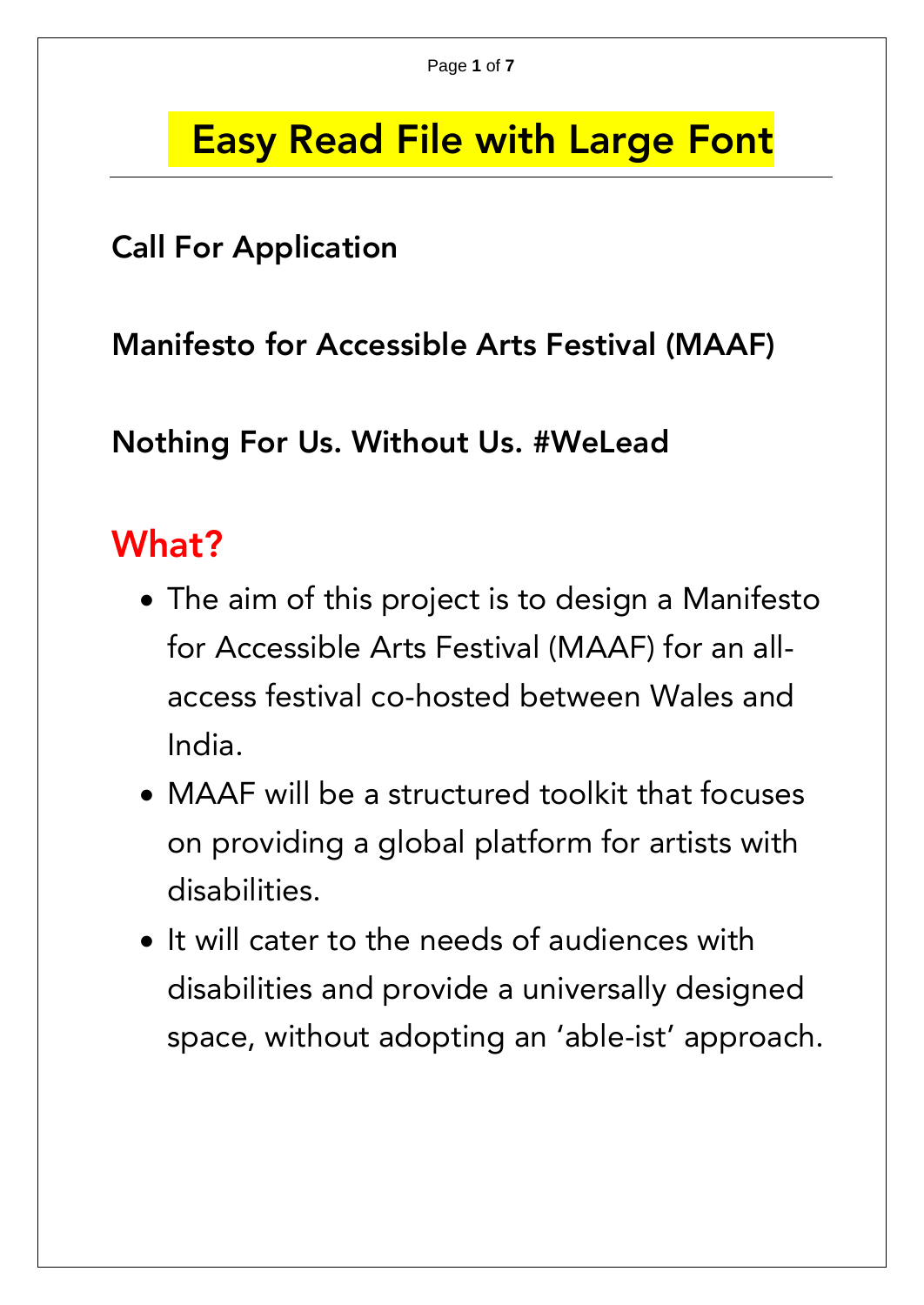# Why?

The purpose of the MAAF is to increase representation, voice the needs of artists with disabilities, and enable diverse audiences to participate in the arts through accessible space planning.

# Who?

- This is an open call for all artists with disabilities irrespective of their race, gender, sex, caste/social class.
- We are looking for emerging or mid-career artists or those with no/little experience in their own artistic practice but are willing and unafraid to take risks and explore new opportunities.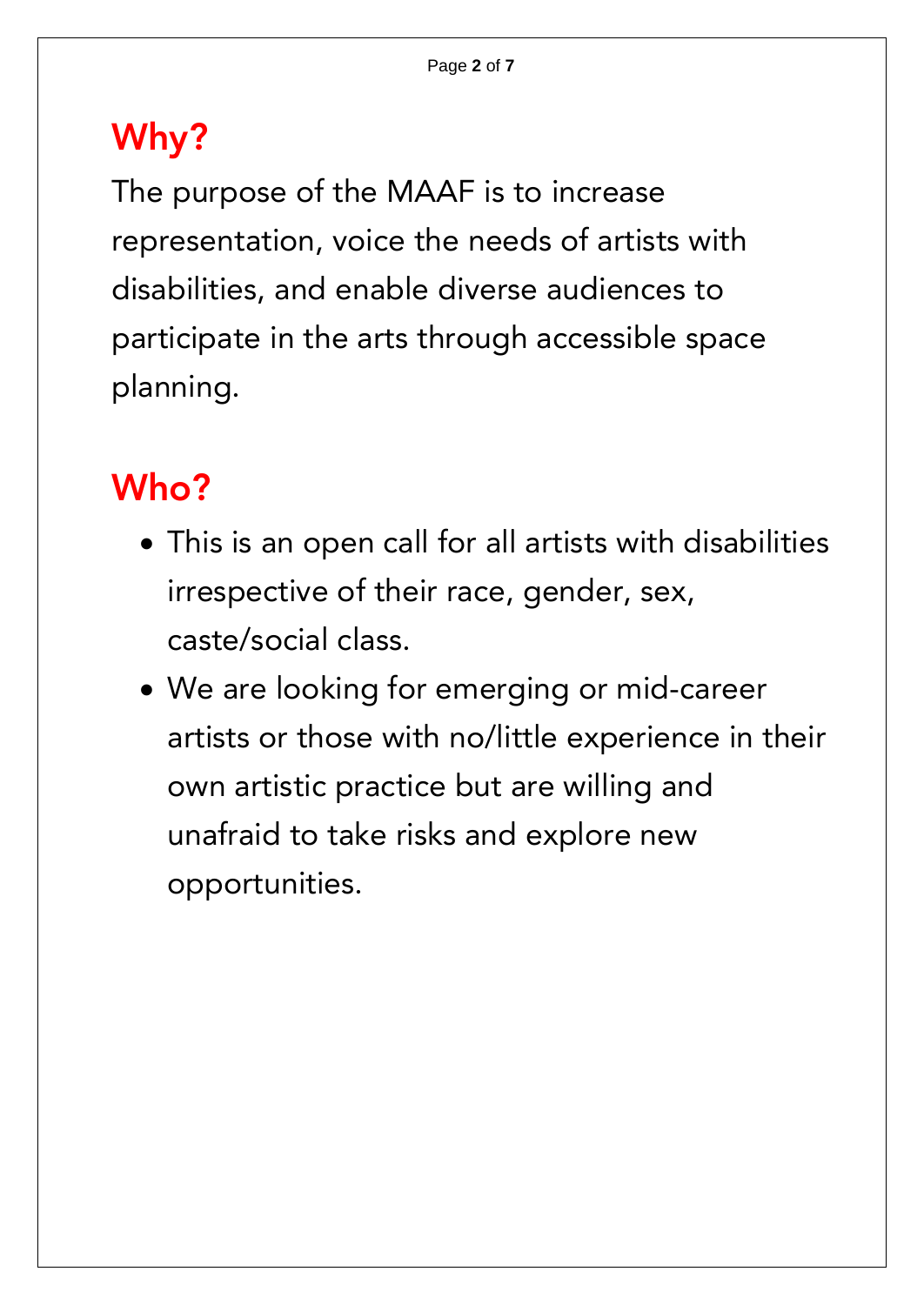#### NOTE:

The program will be conducted in English (supported by sign language interpreters).

Applicants need to be comfortable with spoken and written English. Applicants should also submit their application and supporting documents in English.\*

\**Additional support can be provided in Welsh and Hindi. Please contact us for further information on [reachmaaf@gmail.com](mailto:reachmaaf@gmail.com)*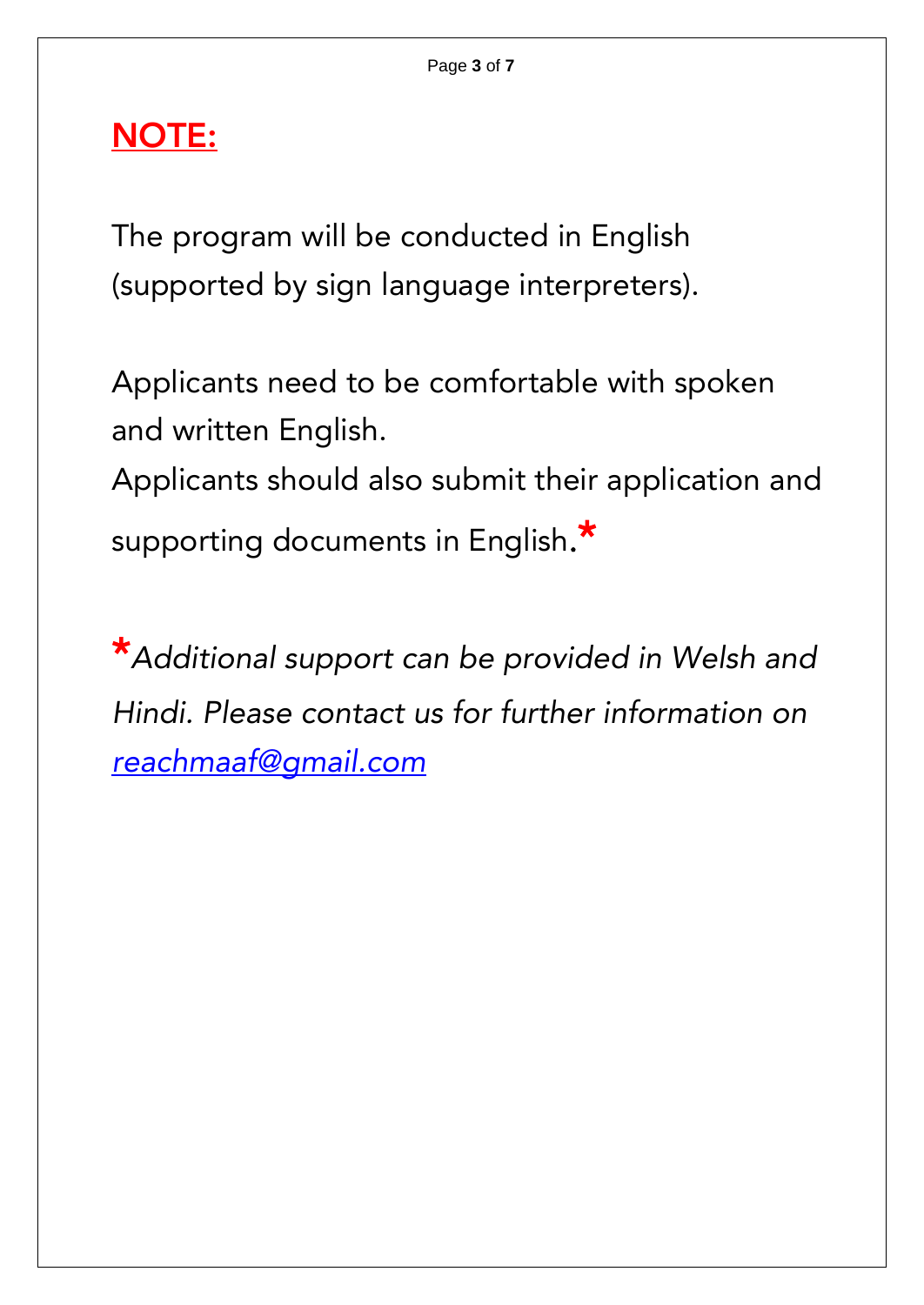### Where?

- In light of the covid-19 pandemic, the project will take place as a digital artist residency using digital media to virtually connect six artists with one another.
- Three artists will be from Wales and three artists will be from India.

# How?

- The six selected artists will participate in an intensive, collaborative workshop over the course of two weeks.
- It will be for four days a week.
- Ground covered will include new practices and lectures on various issues of relevance.
- The participants will respond to what they learn and bring their own creative output to their findings.
- The six selected artists will receive remuneration for their participation in the residency.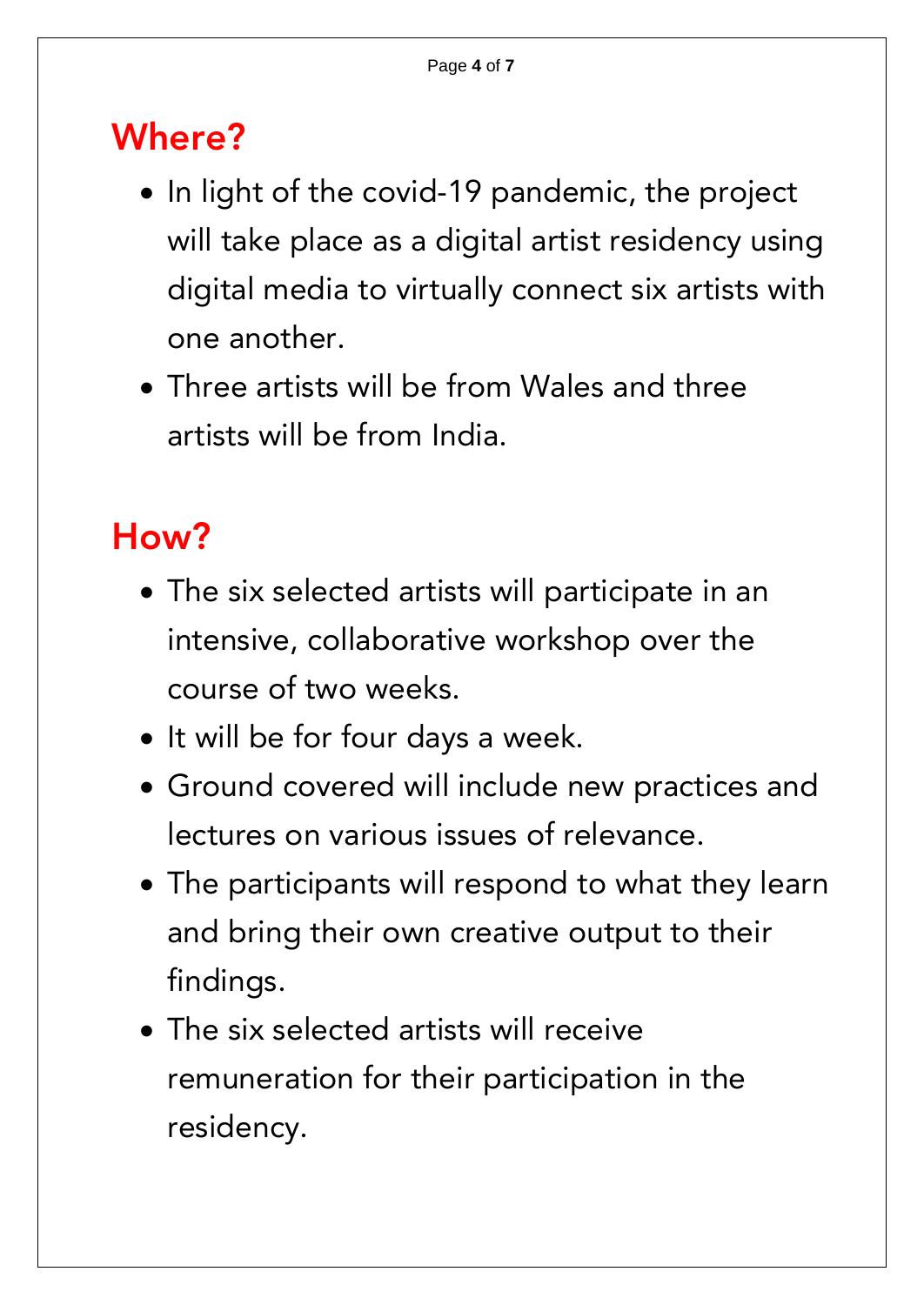At the end of this process, the project organisers will be looking to invite artists to join the full MAAF project.

Decisions will be based on the ideas, approaches and discussions that emerge during the workshop and how they fit with the priorities of the partner organisations.

#### When?

Dates: 28th September to 8th October 2021 (4 days a week)

#### Disclaimer:

Schedules are subject to change depending on how the covid-19 situation develops in Wales and India over the coming months.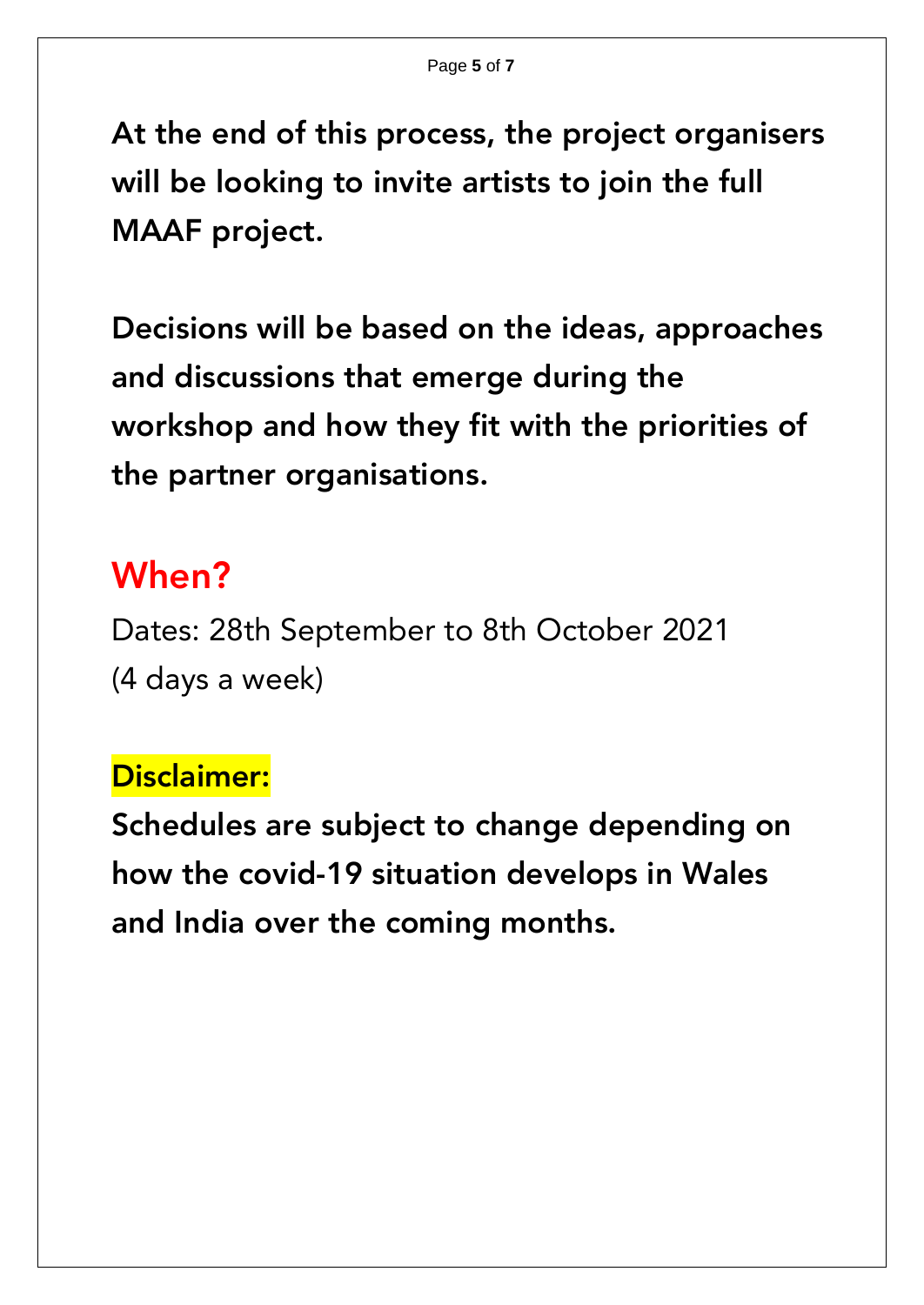## Important Dates for Application:

- Announcement of Call: 20 st July 2021
- Final date to Submit Applications: 15th August 2021

# How to apply?

- Please make sure you have internet connectivity.
- Please click here to start the application

<https://www.accessforall.co/how-to-apply>

### NOTE:

- After submitting your application, you will hear from us within 48 hours to confirm that your application has been received.
- If you do not hear from us or if you have any questions, please contact us directly at the following email address: [reachmaaf@gmail.com](mailto:reachmaaf@gmail.com)